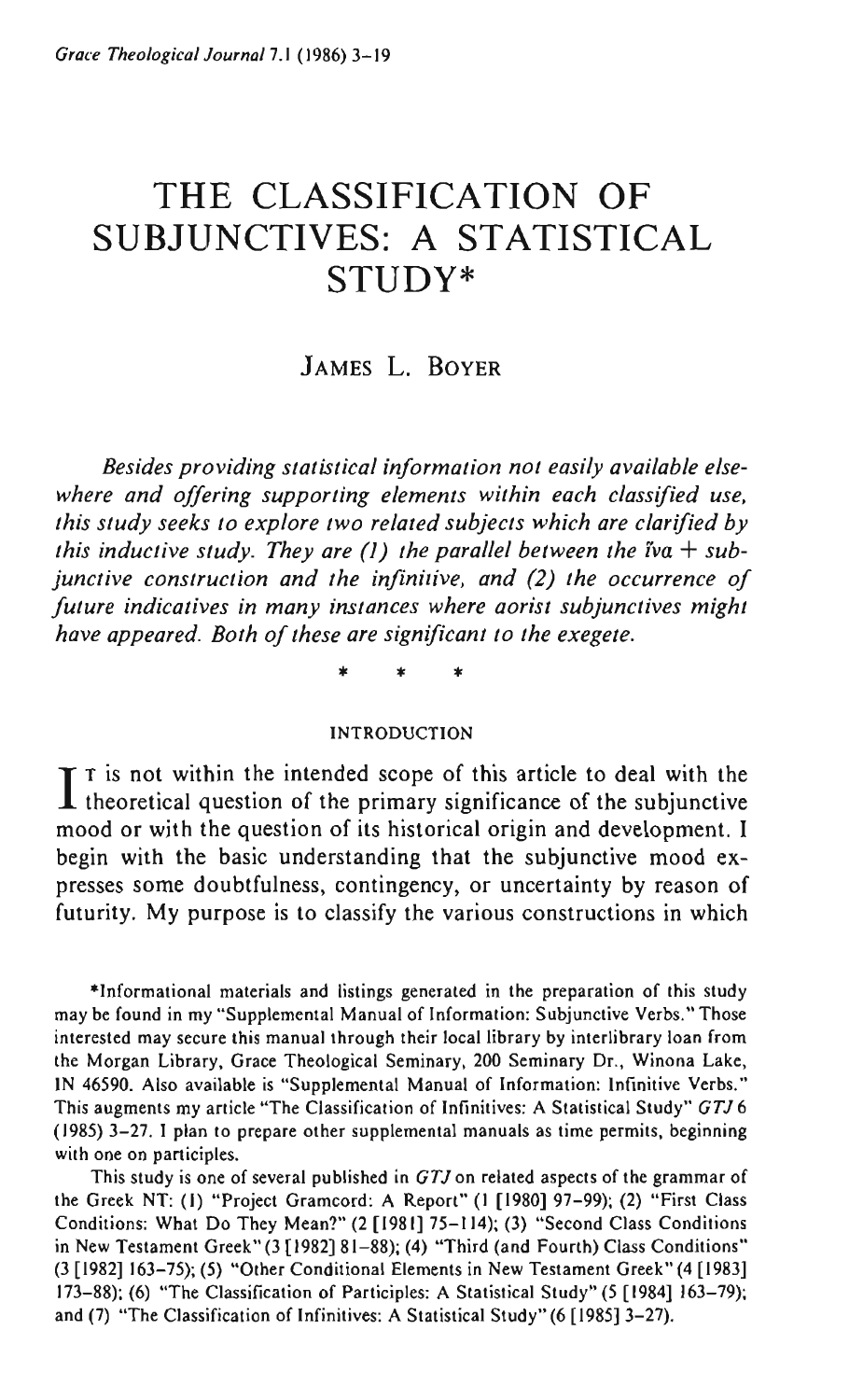the subjunctive appears in the Greek NT, providing statistical information about these structures in general, and about many of the elements which appear in them. The system of classification is the traditional one found in most grammars.

### THE SUBJUNCTIVE IN INDEPENDENT CLAUSES

### *Hortatory Subjunctive*

Usually named first of these independent or main verb uses of the subjunctive is the hortatory subjunctive, in which "the speaker is exhorting others to join him in the doing of an action."<sup>I</sup> as in I John 4:7: 'Αγαπητοί, άγαπῶμεν άλλήλους / 'Beloved, let us love one another<sup>2</sup>. Thus it serves to supply the deficiency of the imperative mood which like English has no first person forms.<sup>3</sup> It is almost always in the plural (66 of 69 occurrences); the three exceptions seem to express a slightly different sense. Rather than an exhortation addressed to self there is an invitation to someone else to permit the speaker to do something, as in Luke 6:42 (= Matt 7:4), ' $A\delta\epsilon\lambda\varphi\epsilon$ , άφες έκβάλω το κάρφος το έν τω οφθαλμω σου / 'Brother, let me take out the speck that is in your eye'. The other example of a first person singular is Acts 7:34, with similar meaning.

The example just given also illustrates another frequent characteristic of the hortatory subjunctive: the use of an introductory imperatival word immediately before the subjunctive. The words so used in the NT (and their frequencies) are  $\check{a}$   $\phi \varepsilon \in (3)$ ,  $\check{a}$   $\phi \varepsilon \varepsilon$  (1),  $\delta \varepsilon \check{v} \tau \varepsilon$ (3), and  $\delta \epsilon \tilde{\nu}$ po (1).<sup>4</sup> The first two are aorist imperatives but function as mere hortatory particles. The last two are adverbial particles, with the ending inflected as if to show their imperatival nature. All four function elsewhere as equivalents of a full imperative.<sup>5</sup>

#### *Deliberative Subjunctive*

The subjunctive is also used in deliberative questions, in which a person asks himself or another what he is to do,<sup>6</sup> as in Matt 6:31  $\tau$ i

<sup>I</sup>H. P. V. Nunn, *A Short Syntax of New Testament Greek* (Cambridge: Cambridge University, 1951) 82.

<sup>2</sup>Unless stated otherwise the translation of biblical examples is from *NASB*.

<sup>3</sup>A. T. Robertson, *A Grammar of the Greek New Testament in the Light of Historical Research* (Nashville: Broadman, 1934) 93.

<sup>4</sup>This usage also characterized this construction in classical Greek, using **άγε**, φέρε, or δεύρο. It continues in modern Greek in άς (shortened from άφες).

'BAGD, 125, 176.

'Nigel Turner, Syntax, vol. 3 of *A Grammar of New Testament Greek* by J. H. Moulton (Edinburgh: T. & T. Clark, 1963) 98.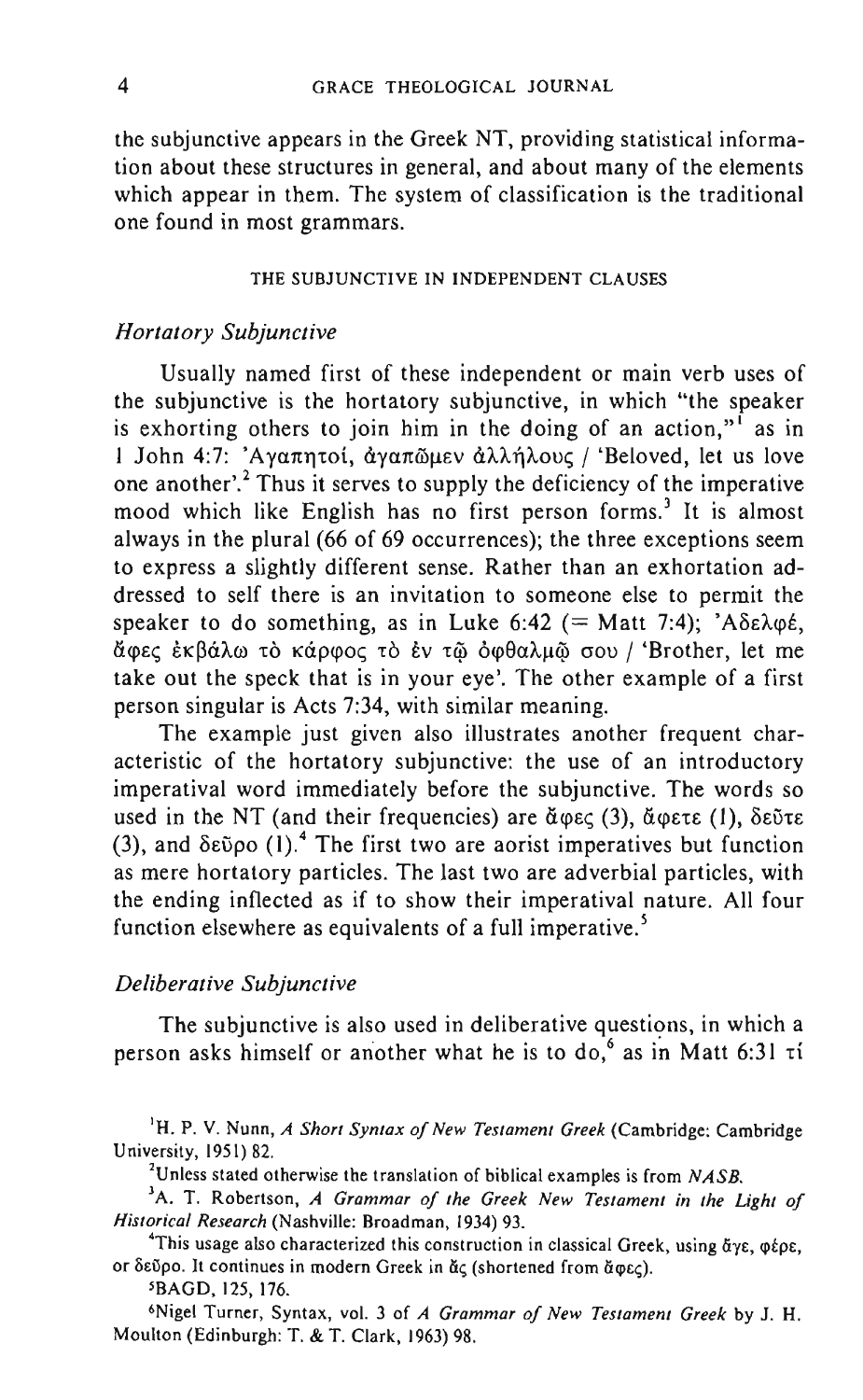$\phi$ *ay* $\omega$ μεν / 'What shall we eat?' Not all examples are deliberative, however, and BDF expands the title to "the Doubtful [Dubitative] or Deliberative Subjunctive<sup>7</sup> (cf. Matt 23:33:  $\pi\tilde{\omega}\zeta$  gúynts; / 'How shall you escape?'). The use of the subjunctive in these sentences points to the doubtful, hesitating quality of subjective consideration.

Normally questions in the subjunctive use first person, singular or plural (57 of 102), but when these questions are quoted indirectly the first person may change to second or third. Even beyond this there are a few instances where the deliberation is not with one's self, but advice is being asked from another party. Mark 6:24 (ti alth- $\sigma\omega\mu\alpha$ ; / 'What shall I ask for?') does not mean that Herodias is deliberating with herself-rather she is asking her mother's advice. Matt 27:22 is a similar case.

These may be simple questions or introduced by an interrogative pronoun or adverb, such as  $\tau$ i (54),  $\tau$ ic (1),  $\pi\tilde{\omega}$  (18),  $\pi$ o $\tilde{\upsilon}$  (6),  $\delta\pi\omega$ (2),  $\pi\acute{o}$  $\theta\epsilon\vee$  (1), and  $\pi\acute{o}$  (0). Five times the indirect question is preceded by the substantivizing article.

The deliberative question (as the hortatory subjunctive) may be preceded by an introductory word, i.e., θέλεις, θέλετε, or βούλεσθε (as in classical). If these are thought of as proper verbs the subjunctive clause then would be an object clause replacing the frequent infinitive object. But the absence of a conjunction and the parallel with the introductory hortatory particles make it at least possible to consider these as compressed, deliberative, double questions, as in Matt 20:32 t1 *8tt.€t€* noti)ofiJ UlltV I 'What do you want? What shall I do for you?'<sup>8</sup> (In 1 Cor 4:21 the editors of the *UBSGNT* even punctuate the sentence as two questions.)

There are other ways to express the deliberative question. (I) The future indicative is used, as in Luke 22:49; Rom 3:5; 4:1; 9:14. In Luke 11:5 the future indicative is used first, followed by two subjunctives, each connected with the future indicative by  $\kappa \alpha i$ . (2) Even the present indicative is used, as in John 11:45. (3) A paraphrastic construction using  $\delta \varepsilon \tilde{\iota}$  or  $\delta \dot{\nu}$  and plus an infinitive may also be used, as in Matt 12:34; Acts 16:30.

## *Aorist Prohibition*

Strange as it may seem to the beginning Greek student, the use of the subjunctive instead of the imperative in aorist prohibitions is native to Greek from earliest times. Robertson says, "It seems clear

<sup>&#</sup>x27;BDF,185.

**<sup>8</sup>My translation;** *NASB* **renders this subjunctive as if it were an infinitive object**  clause: 'What do you wish me to do for you?'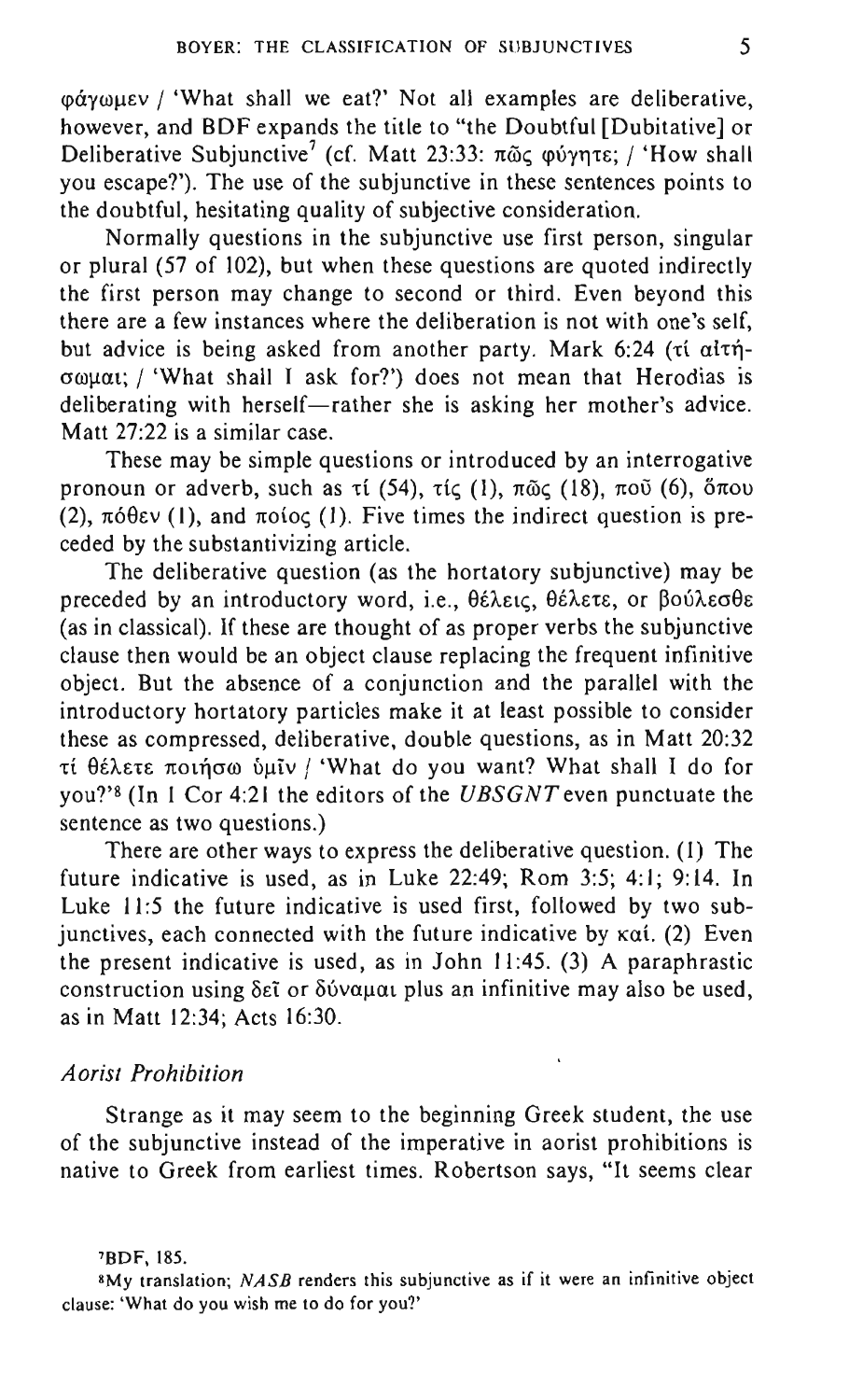that originally both in Sanskrit and Greek prohibition was expressed only by the subj. Hence the growth of the imperative never finally displaced it."<sup>9</sup> In the NT as in classical Greek these negative commands are almost always in the subjunctive mood when they use the aorist tense. The exceptions are  $few^{10}$  and there seems to be no clear difference in sense. All of them are third person, but there are also 6 examples where third person aorist prohibitions are in the subjunctive mood.

Since these subjunctives are substitutes for the imperative, a consideration of them will be included in a later study of that mood. Here it may be sufficient to point out that they sometimes occur with an introductory  $\delta \rho \alpha$  or  $\delta \rho \alpha \tau \epsilon$ , as in classical and parallel to introductory words with hortatory and deliberative subjunctives. The prohibition is introduced by  $\mu$ n or one of its compounds.

## *Emphatic Future Negation*

The sense of this construction is clear; the most emphatic way to say that something shall not happen in the future is to use  $\delta \psi$  un with the subjunctive mood. But it is not so clear by what process this construction arose, nor why it means what it does. The subjunctive does not naturally express such certainty, and the doubling of the simple negative might seem to make an affirmative, but the case is not so simple. The grammarians review the theories with varying conclusions.<sup>11</sup> I prefer to think of it as a form of litotes; i.e., the second negative  $(\mu \eta)$  negates the subjunctive verb and together they express a doubtful idea; the first negative  $(o\dot{v})$  negates the doubtful clause introduced by  $\mu\eta$ . As a whole the clause communicates that "there is no doubt about it; it is not an uncertain matter."

The first negative in two instances is a strengthened form of ou ( $o\dot{v}$ xi, Luke 18:30;  $o\dot{v}\delta\dot{\epsilon}$ , Rev 7:16); in two it is preceded by a doubling ούδέ (Luke 10:19; Heb 13:4).

This category of subjunctive use is not limited to the independent or main clause classification. It may appear anywhere an indicative might appear, in  $\delta\tau$  substantive clauses (11), in relative clauses (9), or in object clauses (I). In Mark 13:2 it occurs both in the main clause and in the subordinate relative clause.

IICf. Robertson, *Grammar,* 929; J. H. Moulton, *Prolegomena,* vol. I of *A Grammar of NT Greek* (Edinburgh: T. & T. Clark, 1906) 188ff.

**<sup>9</sup>Robertson.** *Grammar,* 841.

<sup>10</sup> There are 8 aorist imperatives with  $\mu$ n as compared with 88 subjunctives. One is in Matt 6:3; the other 7 are in 3 parallel passages of the synoptic gospels, Matt  $24:17 18 =$  Mark 13:15-16 = Luke 17:31.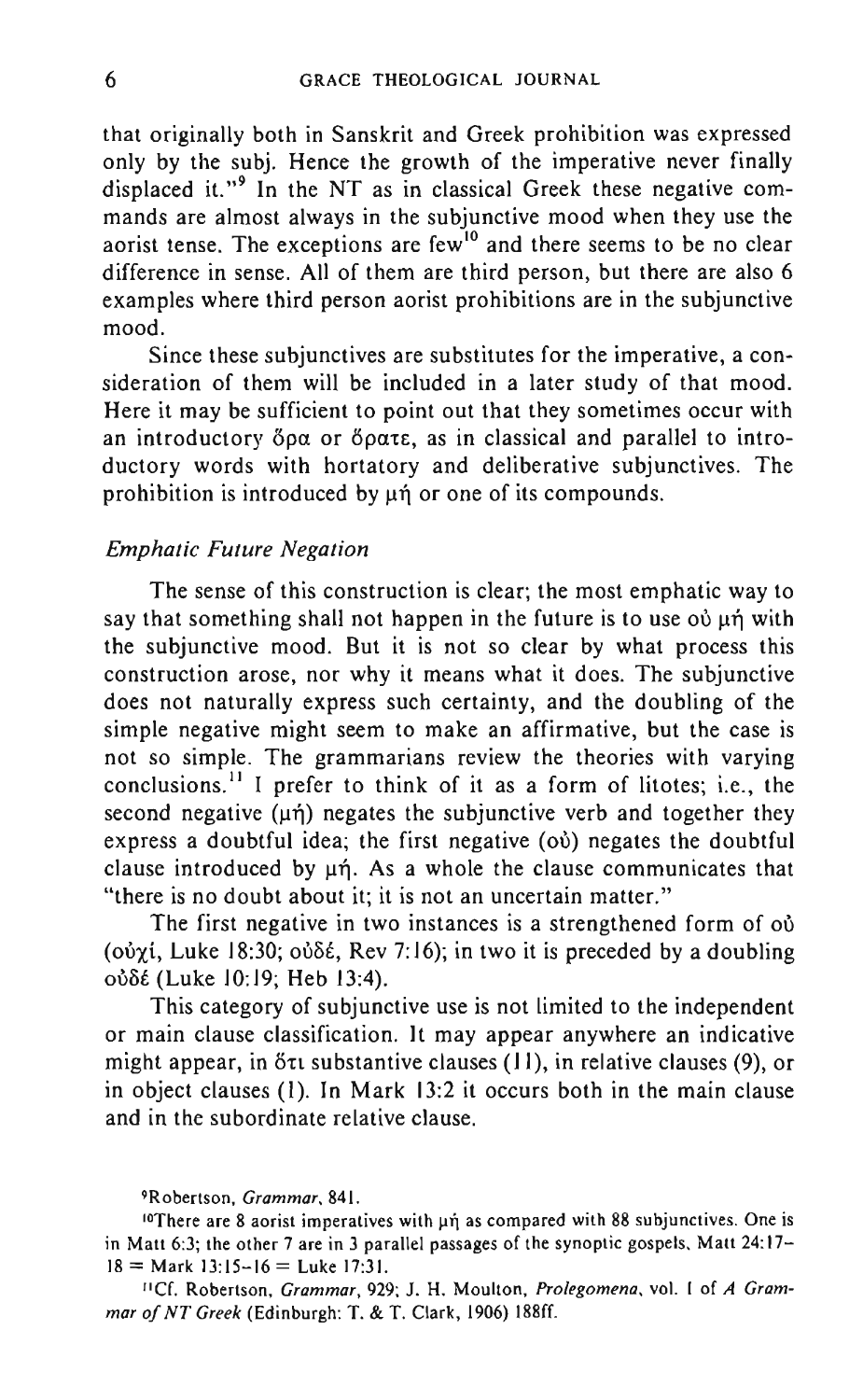Not strictly within the present scope of study but closely related to a major item to be dealt with later is the occurrence of this construction with the future indicative instead of the subjunctive.<sup>12</sup>

## *Doubtful Assertion or Cautious Statement*

Is the subjunctive ever used in the New Testament to express doubtful assertion—what we express in English by "I may do it"? It would seem to be a natural sense, but the answer is not clear. Classical Greek grammars speak of such a use; for example, "the present subjunctive with un may express a doubtful assertion, with un ou a doubtful negation."<sup>13</sup> Turner says it is "rare in the  $NT<sup>14</sup>$  and cites three possible examples. Matt 25:9 has a variant reading  $\mu$ nt ote ouk άρκέση which then could be read 'Perhaps there might not be sufficient for us and you'. The edited text has instead the  $o\dot{v}$  und  $+$  subjunctive construction, 'No, there will not be enough for us and you too'. The second example is 1 Thess 5: 15 which seems most naturally to be a simple prohibitive subjunctive, 'See that no one repays another with evil for evil'. If it is indeed a subjunctive of cautious statement the meaning might be, 'Look, someone might repay with evil', a rather unlikely choice. The third example is 2 Tim 2:25, an admittedly difficult sentence: μήποτε δώη αὐτοῖς δ θεὸς μετάνοιαν / 'if perhaps God may grant them repentance'. This translation in *NASB* could be proper for a SUbjunctive of cautious statement, but *NASB* marginal note points to Acts 8:22 as a parallel in sense, where the grammatical structure is entirely different. Turner translates the phrase 'perhaps God will give'. BAGD makes it elliptical, involving an imbedded deliberative question: '(seeing) whether God may perhaps grant'.<sup>15</sup> At any rate, this may possibly be the only example of a subjunctive of doubtful assertion in the NT.

#### THE SUBJUNCTIVE IN DEPENDENT CLAUSES

By far the more frequent use of the subjunctive mood is in dependent or subordinate clauses. <sup>16</sup>

<sup>12</sup>There are 13 examples: Matt 15:6; 16:22; 26:35; Mark 13:31; 14:31; Luke 21:33; John 4:14; 6:35; 10:5; Gal 4:30; Heb 10:17; Rev 9:6; and 18:14. Variant readings would **provide morc.** 

"H. W. Smyth, *Greek Grammar for Schools and Col/eges* (New York: American Book Co., 1916) 297.

**14Turner,** *Syntax, 98.* 

"BAGD,519.

**<sup>16</sup>81.5%. or 1513 instances to 344 in "main verb" clauses. Even this is not an accurate representation, for as I have shown above in dealing with the independent**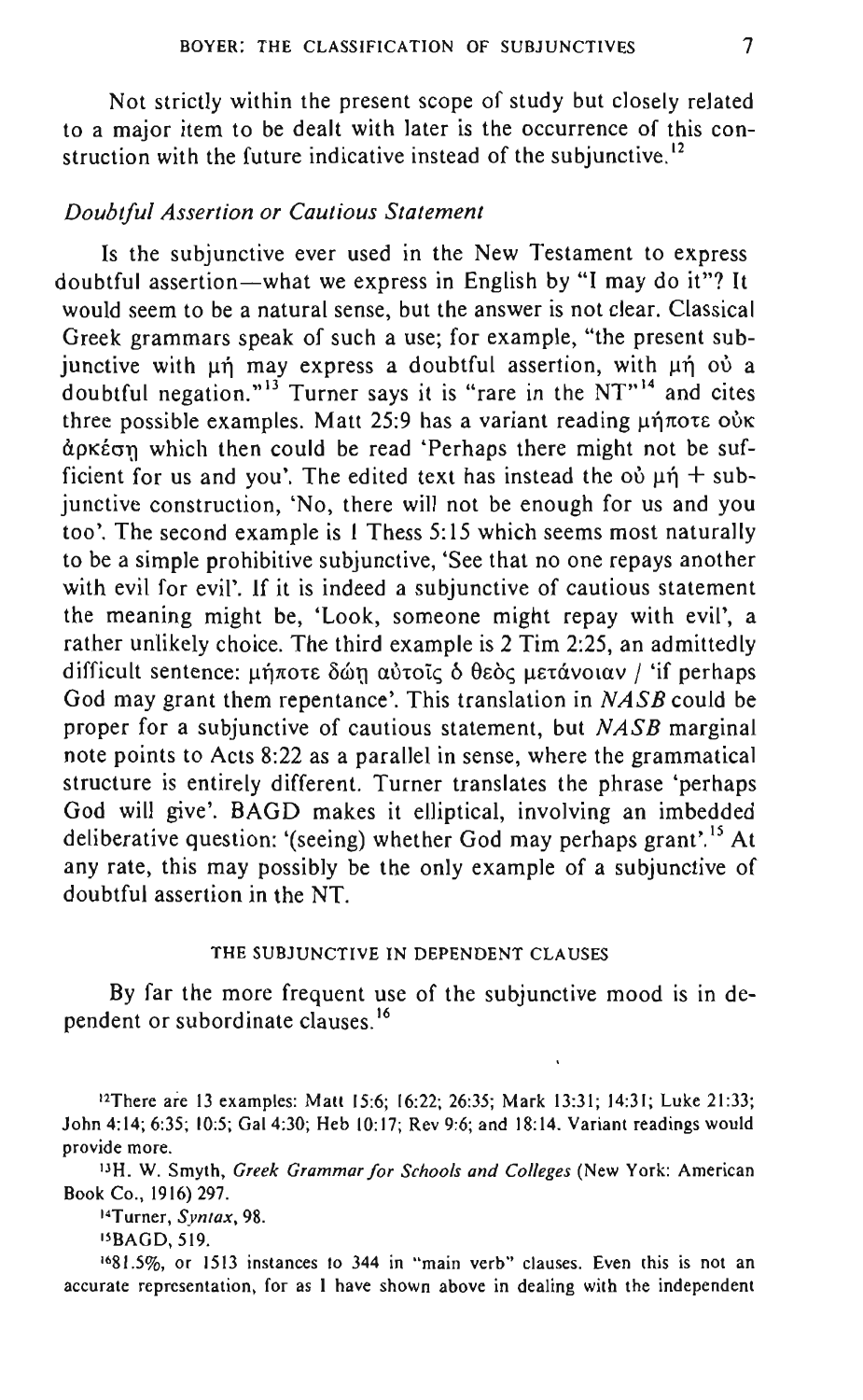# *In Final (Purpose/ Result) Clauses*

The largest group of dependent subjunctives is found in final clauses, those expressing purpose or result, or, as they are referred to in some grammars, telic or ecbatic.<sup>17</sup> One example is Rom 5:20:  $v$ *ó* $\mu$ o $\varsigma$ δέ παρεισήλθεν ΐνα πλεονάση τὸ παράπτωμα / 'And the Law came in that the transgression might increase'. These clauses are introduced by a variety of conjunctive expressions: iva (405), iva  $\mu$ n (91), iva μηδέ (Ι), ΐνα μηδείς (2), ΐνα μήποτε (Ι) (total with ΐνα 500); μή (3), μή πως (5), μήποτε (25) (total with μή 33); δπως (33), δπως ἄν (5),  $\delta \pi \omega \varsigma$  µή (3) (total with  $\delta \pi \omega \varsigma$  41). These are all consistent with older Greek usage, except that the iva clause is greatly extended because it so often serves as a paraphrasis for the infinitive,<sup>18</sup> and  $\delta \pi \omega \varsigma$  has lost ground.

The same lack of distinction between purpose and result is to be seen in these clauses as with the infinitives of purpose,<sup>19</sup> though in most cases the context makes the sense clear. The vast majority are true purpose clauses (97%). There are four examples where the sense clearly seems to be result,<sup>20</sup> one of which is especially difficult to understand if it expresses purpose: John 9:2: 'Pa $\beta\beta$ i, τίς ήμαρτεν, ... ίνα τυφλός γεννηθῆ; / 'Rabbi, who sinned ... that he should be born blind?' In  $12$  instances<sup>21</sup> I have considered the matter undecided, although I would lean toward their being result. The list of those cases which are not clearly purpose or result could be greatly expanded.

Another parallel with the infinitive of purpose is the frequent use of these subordinate purpose clauses after intransitive verbs of motion, and almost without exception the same verbs are involved ( $\hat{\alpha}$ va $\beta$ aiv $\omega$ ,  $\kappa \alpha \tau \alpha \beta \alpha$ iv $\omega$ , and  $\epsilon \rho \gamma \partial \mu \alpha$  and its compounds). Also transitive verbs (like  $\hat{\alpha}$ ποστέλλω and πέμπω) use the subjunctive purpose clause and the infinitive of purpose interchangeably.

# *In Substantival or Noun Clauses*

These noun clauses will be treated next because they are closely related to the final clauses—they are not second in frequency of

**uses, many of them were found within subordinate clauses, particularly in the delibera**tive where the question is being quoted indirectly and in emphatic negation which may **appear in any clause.** 

<sup>1738%,</sup> or 574 of 1513.

<sup>&</sup>lt;sup>18</sup>BDF, 196-202.

<sup>&</sup>lt;sup>19</sup>Cf. my article, "The Classification of Infinitives: A Statistical Study," GTJ 6 (1985) 10-12.

<sup>2</sup>OJohn 9:2; I Cor 7:29; Phil I :26; and I Thess 5:4.

<sup>21</sup>Matt 23:26, 35; Luke 9:45; 11:50; 12:36; 16:26 (2); John 4:36; 6:5; Rom Il:lI; 2 Thess 3:14; and 2 Tim 1:4.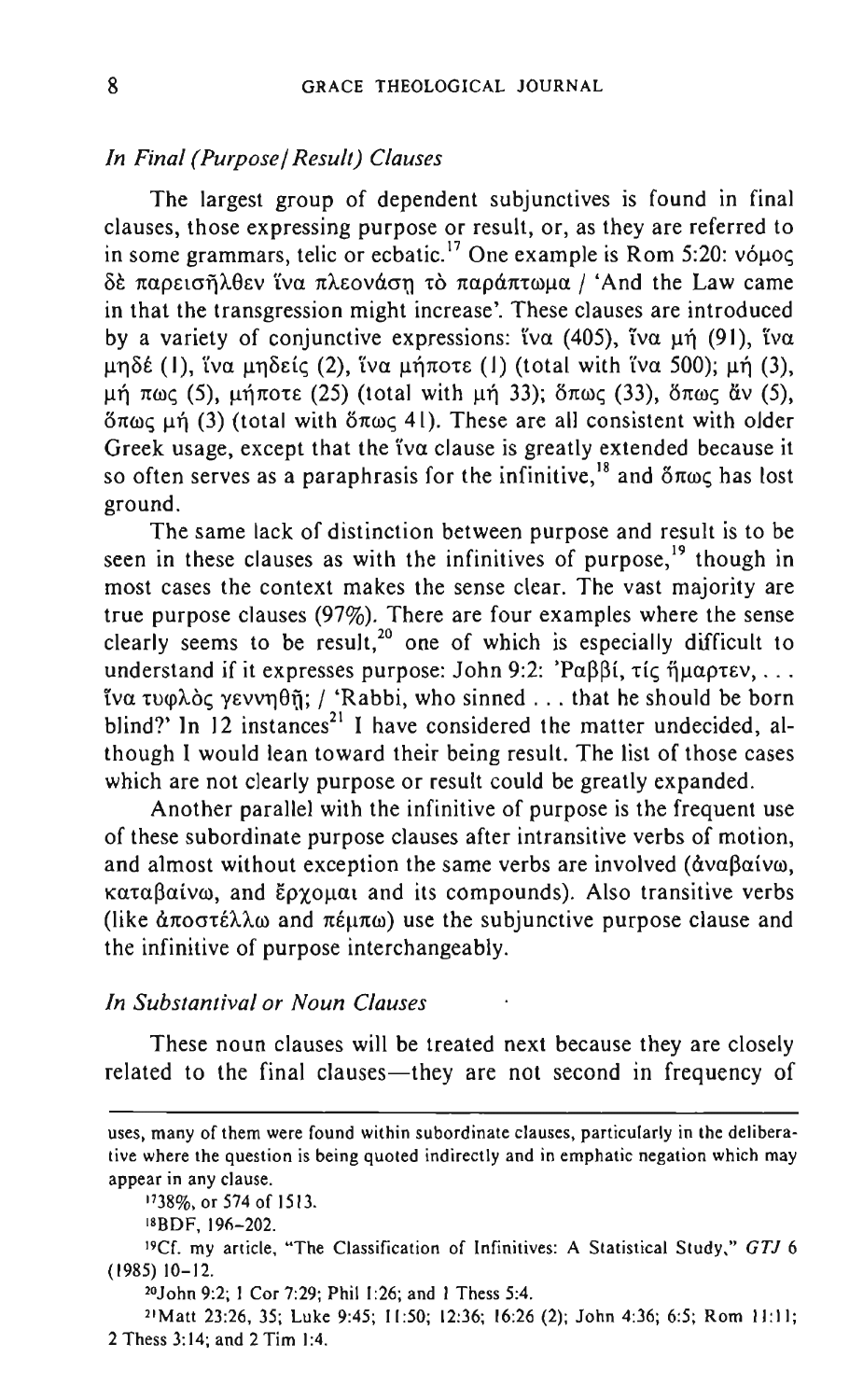occurrence.<sup>22</sup> Indeed, they are identical with the final clauses in form, using the same conjunctive phrases and the same subjunctive mood. Until NT Greek was recognized as a part of Koine Hellenistic Greek rather than of older, classical Greek, grammarians and commentators went to great pains to insist that these must be interpreted as telic. Now they are recognized as a legitimate idiom of the language of that time and are treated separately.

The following conjunctive phrases are used in these nominal clauses:  $\tilde{v}$ va (198),  $\tilde{v}$ va  $\mu$ ή (15),  $\tilde{v}$ va  $\mu$ ηδείς (2) (total with  $\tilde{v}$ va 215);  $\mu$ ή (16),  $\mu$ ή που (1),  $\mu$ ή πως (4),  $\mu$ ήποτε (3) (total with  $\mu$ ή 24); δπως (14). Like the final clauses from which they were derived, these nominal clauses most frequently function in places where infinitives could have been used.

## As Subject

There are 19 subjunctives in subject nominal clauses. Ten are subjects of an impersonal verb (συμφέρει [9] or λυσιτελεῖ [1]), as in John 16:7: συμφέρει ύμῖν ἵνα ἐγὼ ἀπέλθω / 'it is to your advantage that I go away'. Four are subjects of the copulative verb  $\epsilon$ otiv (whether expressed [3] or understood [1]), as in Matt 10:25:  $\dot{\alpha}$   $\rho$ KETOV τώ μαθητή ΐνα γένηται ως ο διδάσκαλος αυτού / 'It is enough for the disciple that he become as his teacher'. Five are subjects of a passive verb (δίδωμι [2], γράφω [2], or ζητέω [1], as in 1 Cor 4:2: ζητεΐται έν τοΐς οίκονόμοις ΐνα πιστός τις εύρεθη / 'It is required of stewards that one be found trustworthy'. Elsewhere the infinitive is used commonly.

## As Object

A very large number of subjunctives appear in clauses which function as the object of a verb. These will be classified according to the different types of verbs which have these clauses as objects. Robertson says that these clauses are "found with verbs of striving, beseeching, commanding, fearing."<sup>23</sup> I will follow that pattern, but supplement it by calling attention to the close parallels with object infinitives.

*With Verbs of Striving.* The first category includes verbs which express effort to bring about an action ('to attempt', 'to accomplish', 'to cause', 'to plan', etc.), as in John 11:53:  $\alpha \pi$ ' εκείνης ούν της ήμέρας εβουλεύσαντο ΐνα αποκτείνωσιν αὐτόν / 'So from that day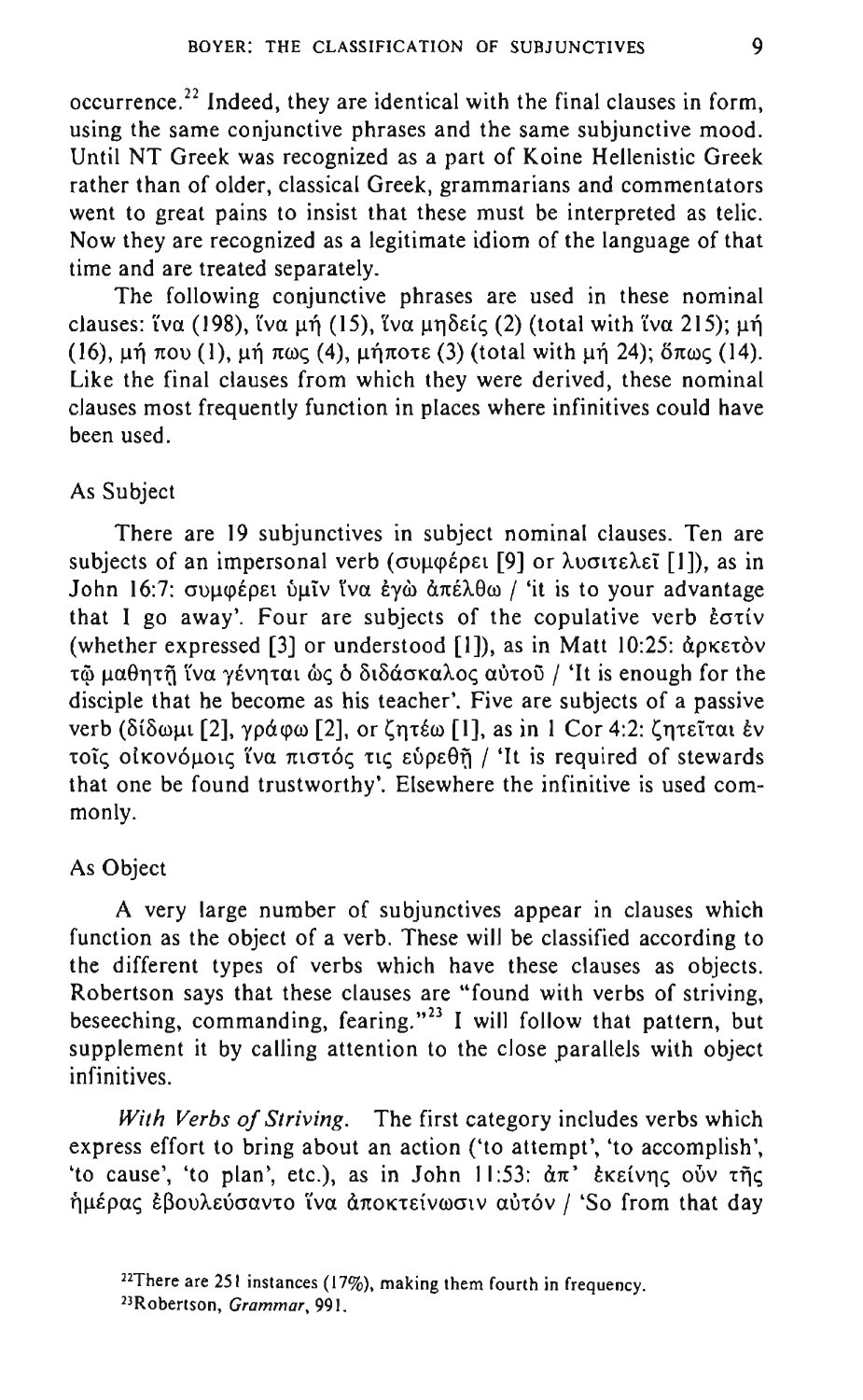on they planned together to kill Him'. There are 28 which use a tva clause as object:  $\pi$ oté $\omega^*$  ('to cause', 7), ετοιμάζω (3), τίθημι ('to appoint', 3), άναλλιάω (2), άνναρεύω (2), βουλεύω (2), διατίθημι (2),  $π$ είθω ('to persuade', 2), συμβουλεύω<sup>\*</sup> (2), ανασείω (1), ζηλόω (1), and  $\zeta \eta \tau \epsilon \omega^*$  (1); (total 28). Compare this group with the second category of complementary infinitives. Those marked with the asterisk also use the infinitive object (three more [listed below] have cognates which use the infinitive).

*With Verbs of Wishing.* Θέλω is the only verb of wishing which uses the ΐνα clause as object, e.g., 1 Cor 14:5: θέλω δε πάντας υμᾶς λαλεΐν γλώσσαις, μάλλον δε ΐνα προφητεύητε / 'Now I wish that you all spoke in tongues, but even more that you would prophesy'.  $\Theta$ έλω is used this way 8 times; there are 3 elliptical constructions in which  $\theta \in \mathbb{R}$  probably should be supplied. This usage is parallel to my first category of complementary infinitives which includes  $\theta \hat{\epsilon} \lambda \omega$  with other verbs of similar meaning. Note that in the example cited the same verb has both an infinitive and a tva clause complement.

*With Verbs of Permitting.* 'Apinut more frequently uses a complementary infinitive construction, but the tva clause can express the same sense, as in Mark 11:16: καὶ οὐκ ἥφιεν ἵνα τις διενέγκη σκεῦος διὰ τοῦ ἱεροῦ / 'And He would not permit anyone to carry goods through the temple'. In the other example included in this classification,  $\delta \delta \omega \mu$  (Mark 10:37) occurs in the sense of "to give [the privilege] to [do something], to grant, to permit." The tva clause describes the gift which they were seeking permission to have. This use parallels the third category of complementary infinitives.

With Verbs of Beseeching. There are 64 subjunctives in this category. As object clauses of these verbs they express the content of the thing asked or sought and are thus a kind of indirect discourse, as in Col 1:9: προσευγόμενοι και αιτούμενοι ίνα πληρωθήτε την επίγνωσιν τοῦ θελήματος αὐτοῦ / 'to pray for you and to ask that you may be filled with the knowledge of His will'. The following conjunctions are used:  $iv\alpha$  (49),  $iv\alpha \mu\eta$  (6), and  $\delta\pi\omega\zeta$  (9). The verbs which use this construction are παρακαλέω\* (21), προσεύχομαι\* (16),  $\frac{\epsilon}{\rho}$ ρωτάω\* (15), δέομαι\* (6), αιτέομαι\* (2), and 4 other instances where there is ellipsis requiring that "pray" or "ask" be supplied.

*With Verbs of Commanding.* The object clause uses the subjunctive (also a form of indirect discourse) to express the content of the command 33 times, as in Luke 4:3:  $\varepsilon \in \pi \in \pi$   $\lambda$ i $\theta$   $\omega$  to  $\theta$  iva γένηται άρτος / 'tell this stone to become bread'. The verbs with which the subjunctive is so used are *ε*ίπον\* ('to command', not simply 'to say') (6), επιτιμάω (6), διαστέλλω (4), γράφω\* (4), λέγω\* (3),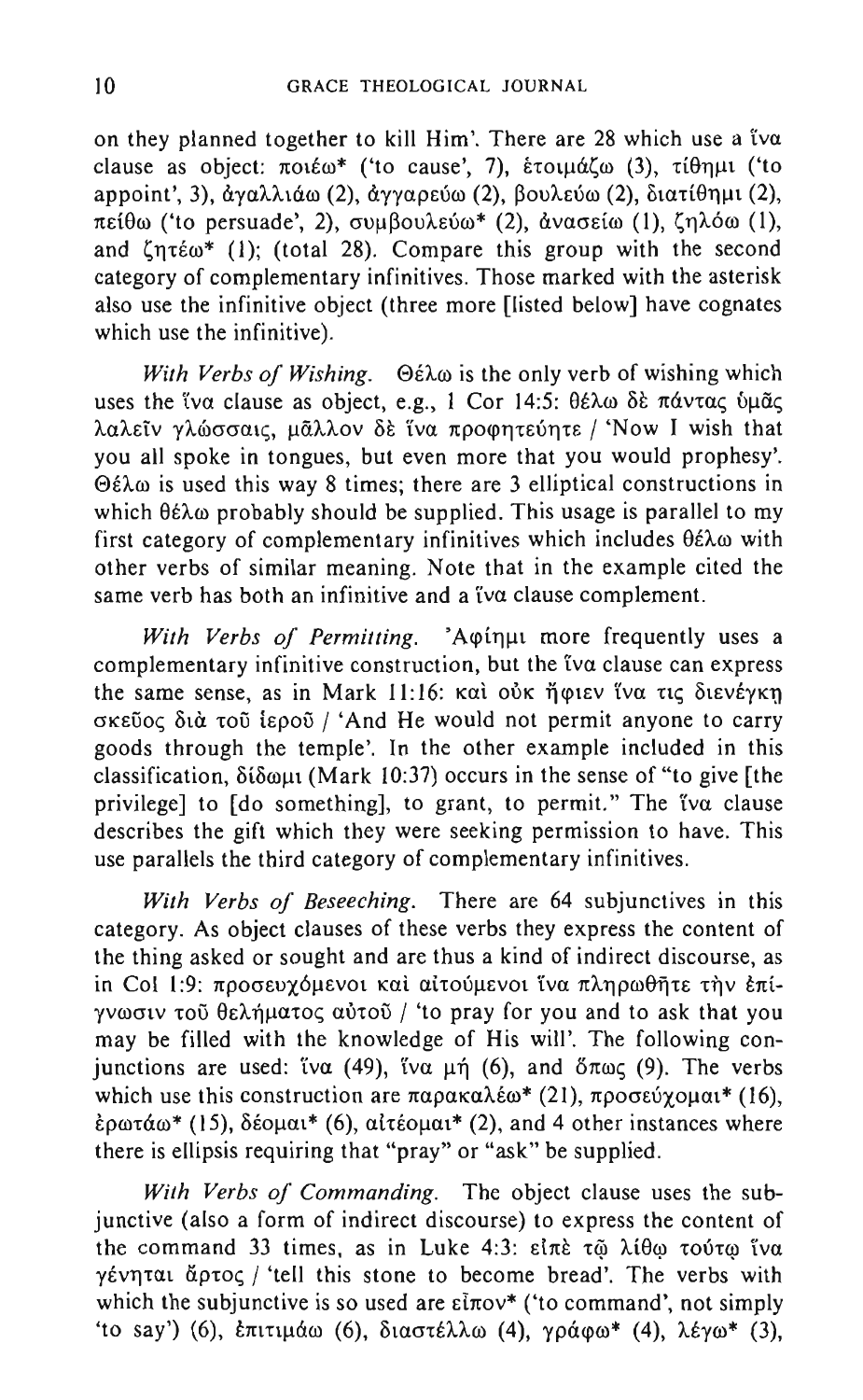απαγγέλλω\* (1), βάλλω (1), διαμαρτύρομαι\* (1), εμφαίνω (1), εν- $\tau \in \lambda \lambda \omega^*$  (1), εξορκίζω (1), κηρύσσω\* (1), παιδεύω (1), παραγγέλλω\* (1), and  $\sigma$ uvti $\theta$ n $\mu$ t (1). The conjunction is almost always Iva (28), or one of its negatives,  $\alpha \mu \eta$  (2),  $\alpha \mu \eta \delta \epsilon$  (2), or  $\delta \pi \omega \zeta$  (1).

It should be noted that this object clause with a subjunctive verb is used only when it would have been a command or request in a direct quotation, or in the imperative mood. It is not used with an indirectly quoted simple statement, which would usually be ort with the indicative. The infinitive of indirect discourse may be used with either statements or commands. Thus tva with the subjunctive is equivalent to some infinitives, öti with the indicative is equivalent to some infinitives, but a tv $\alpha$  clause is never equivalent to a  $\delta \tau$  clause. The mood is significant-nominal clauses use the subjunctive when they refer to something indefinite, doubtful, subjective, potential, or future.<sup>24</sup>

*With Verbs of Fearing, Apprehension.* A group of verbs which express fear, warning, or apprehension, often in English followed by 'lest', may express the ground for that apprehension by a nominal clause with a subjunctive verb,<sup>25</sup> as in Acts 5:26:  $\epsilon \varphi \circ \beta \circ \tilde{\nu}$ ντο γάρ τον λαόν, μη λιθασθώσιν / 'for they were afraid of the people, lest they be stoned'. The conjunction characteristically used is  $\mu$ n (15), but these occur also:  $\mu \eta \pi$ ote (3),  $\mu \eta \pi \omega \zeta$  (4),  $\mu \eta \pi \omega$  (I), and even  $\alpha$  (3) and  $\alpha$   $\mu$ n (1) occur with  $\beta \lambda \epsilon \pi \omega$ . The verbs used are  $\beta \lambda \epsilon \pi \omega$  ('watch out for') (11), φοβέομαι<sup>\*</sup> (10), επισκοπέω (2), προσέχω<sup>\*</sup> (2), and  $\sigma$ Ko $\pi$ έω (I). In one instance the governing verb should be supplied, probably with βλέπω.

## As Limiting or Epexegetic

A nominal clause with a subjunctive verb often explains or limits another substantive (a use termed 'epexegetic' when used of an infinitive). The substantive so described may be noun, an adjective, or a pronoun.

*Limiting a Noun.* The Iva clause can define the meaning or application of a noun, as with *E* Eouoia in Mark 11:28: τίς σοι Εδωκεν την εξουσίαν ίνα ταῦτα ποιῆς; / 'who gave You this authority to do

**<sup>24</sup>This has also been seen in indirect questions; they normally use the indicative,**  but when they are deliberative in nature they preserve the subjunctive.

<sup>&</sup>lt;sup>25</sup>The indicative also is used with this construction. "Mn in an expression of **apprehension is combined in classical with the subjunctive if the anxiety is directed towards warding off something still dependent on the will, with the indicative of all**  tenses if directed towards something which has already taken place or is entirely independent of the will" (BDF, 188).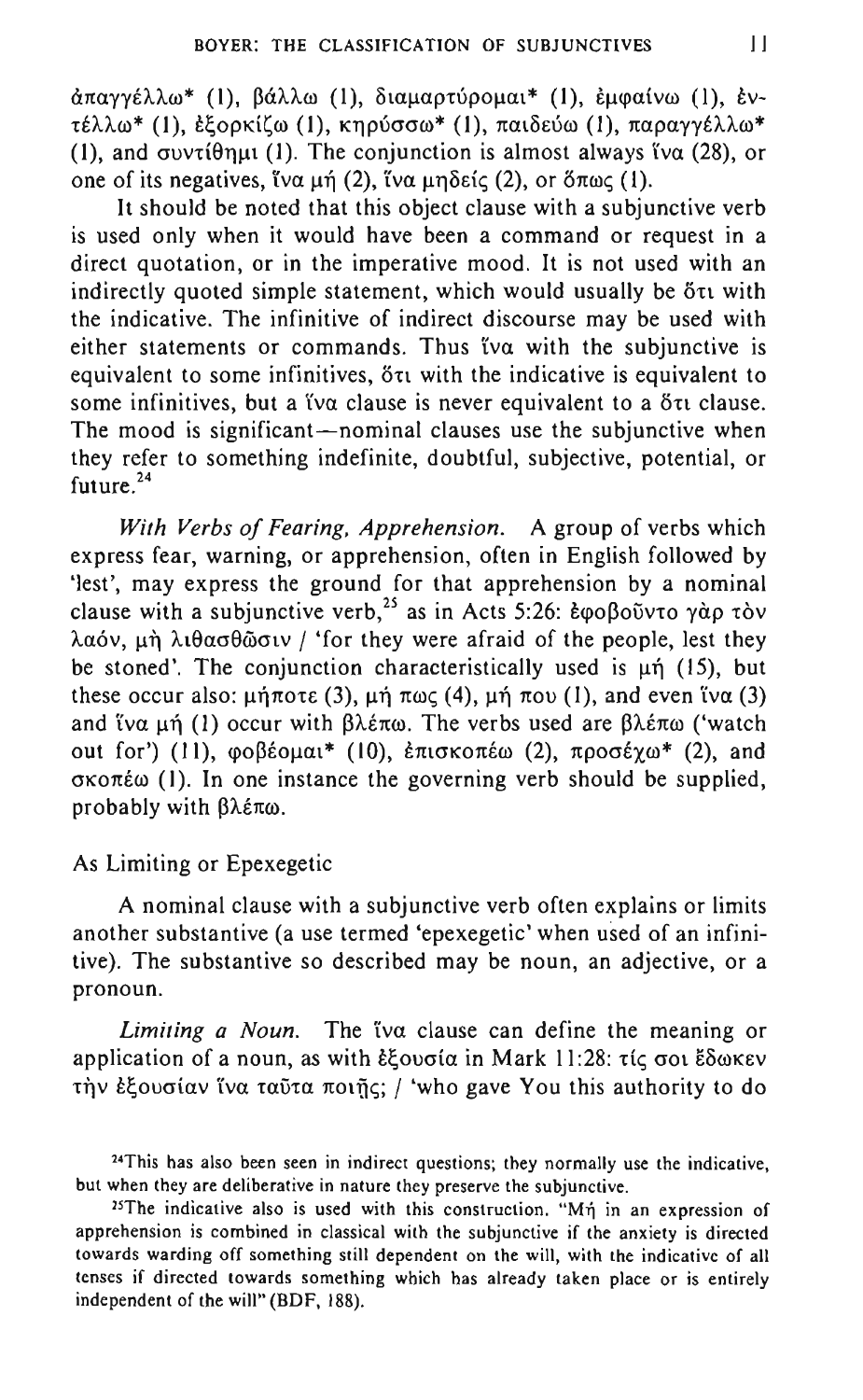these things?' The conjunctions used are  $\alpha$  (30) and  $\delta \pi \omega \zeta$  (4). This usage is parallel to the epexegetic infinitive, and 8 of the 16 nouns so described also use the infinitive construction.

*Limiting an Adjective.* The subjunctive can be used in a clause to limit an adjective, as in John 1:27: où oùx siuì [έγω] άξιος ΐνα λύσω αύτοῦ τὸν ἱμάντα τοῦ ὐποδήματος / 'The thong of whose sandal I am not worthy to untie'. The adjective  $\tilde{\alpha} \xi$ toc is related to 'untying'. The conjunction is always  $iva(6)$ . Three of the 4 adjectives so limited also occur with the epexegetic infinitive (the fourth occurs in its negative form).

*Limiting a Pronoun.* A sUbjunctive clause can also limit a pronoun, as in John 17:3: αΰτη δέ έστιν ή αίώνιος ζωή, ϊνα γινώσκωσιν  $\sigma \varepsilon$  / 'And this is eternal life, that they may know Thee'. The iva clause stands in apposition to and is explanatory of the pronoun αύτη. The conjunctions used are ίνα (28), ίνα μή (1), and μή (1). The pronoun in each case is  $o\breve{\theta}$  toc. This same construction also uses the infinitive frequently.

#### *In Indefinite Clauses*

"Ordinary relative clauses simply define more exactly a definite antecedent, and take the construction and negative of simple sentences."<sup>26</sup> Thus the mood is indicative and the negative used is ov. But when the antecedent is indefinite the relative is accompanied characteristically by the indefinite modal particle  $\alpha v$  or  $\epsilon \alpha v$  and the mood is subjunctive. These indefinite relative clauses are usually expressed in English by adding '-ever' to the relative: *whoever,* when*ever, wherever,* etc. Strictly speaking the term includes the clauses introduced by the relative adverbs of time, place, etc., and in this larger connotation they comprise the second largest category of subjunctive usage.<sup>27</sup> For clarity, I will deal with them in several categories, using the term 'indefinite relative clauses' for those introduced by a relative pronoun. Those using relative adverbs of time, place, etc., will be labeled accordingly.

#### <sup>26</sup>Smyth, *Grammar*, 359.

**27J. Greshem Machen, in his** *New Testament Greek for Beginners* **(New York:**  MacMillan, 1950) 175, says "This is one of the commonest uses of the subjunctive," **and includes among his examples one indefinite relative clause of place. The actual counts are: indefinite relative 137, indefinite temporal 205, indefinite loeational 10,**  indefinite comparative 6; total 358 or about 24%. Many grammarians term this con**struction "conditional relative clause," drawing very precise analogies between it and the various patterns of formal conditional clauses. See my discussion in "Other Con**ditional Elements," GTJ 4 (1983) 183-84, esp. n. 29.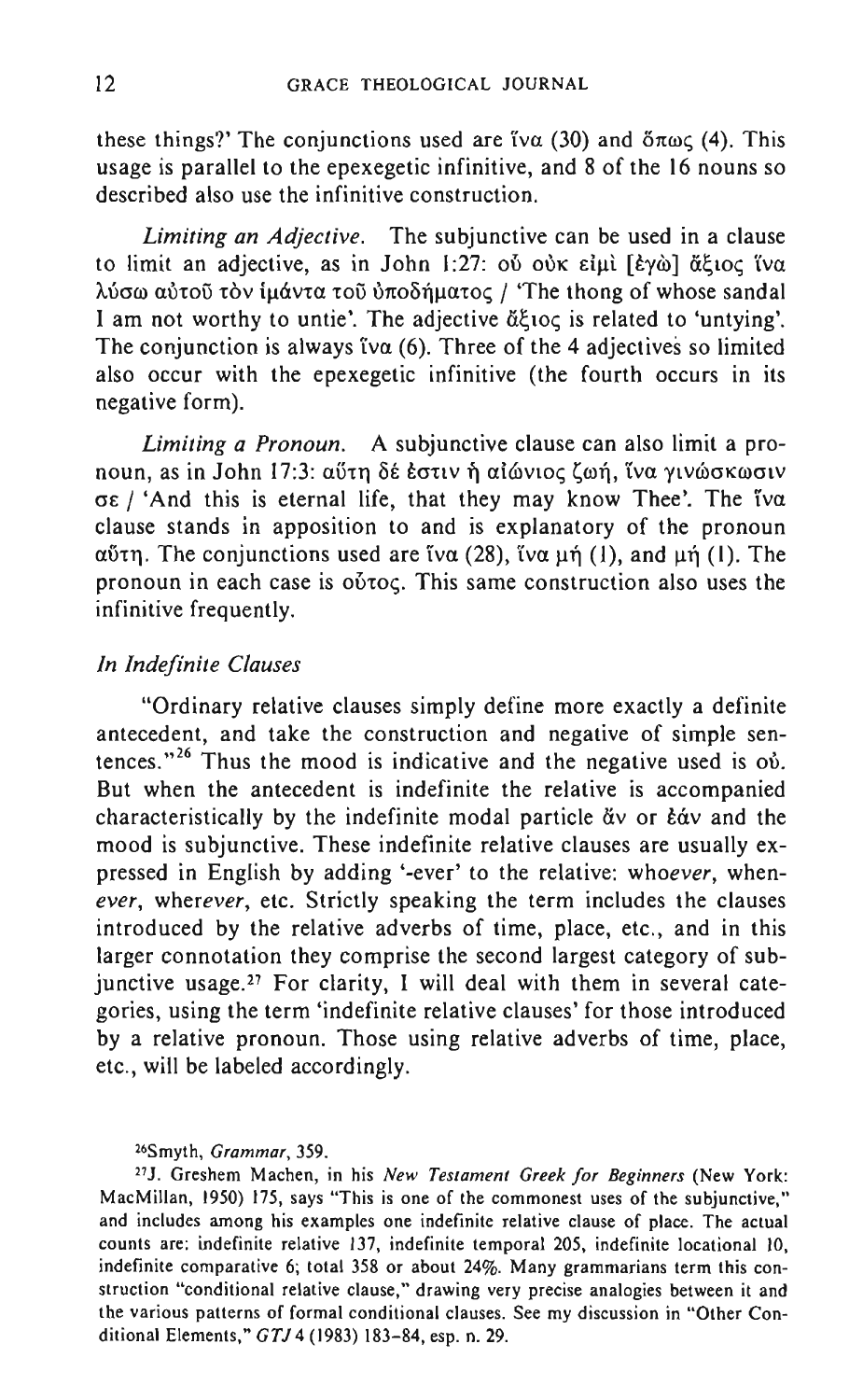## Indefinite Relative Clauses

Indefinite relative clauses characteristically use a subjunctive and are introduced by a relative pronoun with the indefinite particle, as in I John 4:15 δς έὰν δμολογήση ὅτι 'Inσοῦς Εστιν ο υίος τοῦ θεοῦ / 'Whoever confesses that Jesus is the Son of God'. The pronouns used are the simple relative  $\delta c$  (110), the correlative  $\delta \sigma o c$  (14), or the indefinite relative  $\delta \sigma \tau$  (12). The indefinite particles used are  $\alpha v$  (82) or  $\frac{\delta \alpha v}{\delta}$  (51).<sup>28</sup> In the 3 cases where an indefinite particle is absent, the pronoun itself is indefinite.29

#### Indefinite Temporal Clauses

Clauses expressing time constitute a second type of indefinite relative clause which uses the subjunctive mood. The time referred to is indefinite or unknown, always future to the viewpoint of the speaker, as in Matt 2:13: καὶ ἴσθι ἐκεῖ ἕως ἄν εἴπω σοι / 'and remain there until I tell you'. There is a great variety of introductory expressions, including conjunctions, temporal adverbs, and improper prepositions with a genitive relative pronoun as object.<sup>30</sup> Most of them include the indefinite particle  $\check{\alpha}v$  or  $\check{\epsilon}\check{\alpha}v$ . The actual combinations are as follows: όταν (124), έως (12), έως άν (20), έως ού (14), έως ότου (4), *άγρι (4), άγρι ής (1), άγρι ού (2), άγρις ού (3), άγρις ου άν (1),*  $\mu$ έγρι (1),  $\mu$ έγρις οὖ (2), επάν (3), οσάκις εάν (4), ώς ἄν (3), ἀφ' οὖ άν (3), ήνίκα ἄν (I), ήνίκα *ἐ*άν (I), and πρὶν ἢ ἄν (I).

A large number of temporal clauses uses the indicative mood, including some which are introduced by the same conjunctive phrases used to introduce the subjunctive. When a temporal clause refers to definite or known time the normal mood is indicative. When the time is indefinite or uncertain because it is still future or not yet known the normal mood is subjunctive.

### Indefinite Local Clauses

**In** a few instances clauses introduced by relative adverbs of place use the subjunctive, as in Mark 14:14: ὅπου ἐὰν εἰσέλθη εἴπατε τῷ  $o$ *i* $\kappa$  $o$  $\delta$ *ε* $\sigma$  $\pi$  $\delta$ *τ* $\eta$  / 'wherever he enters, say to the owner of the house'. The adverbs used are  $\delta \pi o \upsilon$  (9) and  $o \delta$  (1); in every instance it is followed by the indefinite particle  $\frac{\partial \phi}{\partial y}$  (9) or  $\frac{\partial \phi}{\partial y}$  (1).

<sup>&</sup>quot;Cf. Moulton, *Prolegomena,* 423; BDF, 57; and Robertson, *Grammar, 190-91.* 

<sup>&</sup>lt;sup>29</sup><sup>δ</sup>στις in James 2:10 (twice); in Heb 8:3 the antecedent of the relative is an **indefinite pronoun.** 

<sup>30</sup> $\eta$ ς, antecedent ήμέρας; οὖ, antecedent χρόνου (supplied); and öτου (gen. of δστις).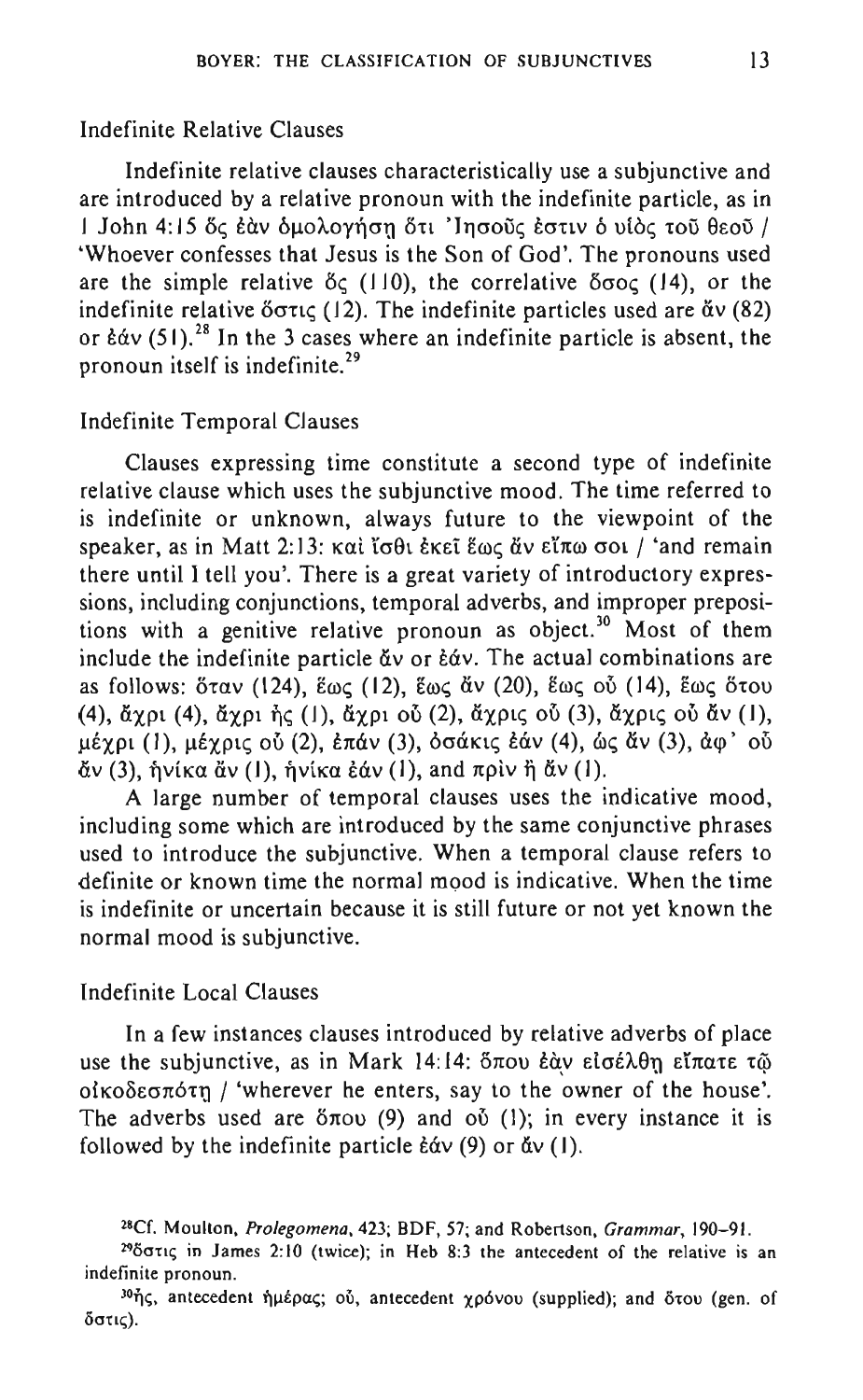#### Indefinite Comparative Clauses

Comparative clauses almost always use the indicative mood, but two passages (using 6 verbs) have the comparative particle  $\omega \zeta$  followed by the subjunctive. 1 Thess 2:7 has  $\omega_c$   $\epsilon \omega v$  which clearly is indefinite and understandably takes the subjunctive. In Mark  $4:26$   $\omega$ is followed by 4 subjunctive verbs and the indefinite particle is missing in the earliest manuscripts.<sup>31</sup> BAGD<sup>32</sup> calls this "gravely irregular fr. a grammatical viewpoint" and suggests textual corruption. BDF points out the need for "the indispensable  $\frac{2}{3}$  or  $\frac{6}{3}$  av. "33 But Robertson<sup>34</sup> argues that  $\frac{2}{3}$  is not indispensable with the subjunctive (for example, temporal  $\&$ c in some manuscripts of Gal 6:10) and claims that the subjunctive alone makes it indefinite.

### *Tn Third Class Conditional Clauses*

The third largest group (328, or 21.7%) of subordinate subjunctives occurs in the protasis of the simple future condition which characteristically is introduced by  $\frac{2}{3}$  or  $\frac{2}{3}$  and has its verb in the subjunctive. The mood reflects accurately the basic significance of this construction, that of potentiality or indefiniteness by reason of futurity.<sup>35</sup> This construction is usually introduced by  $\frac{\partial \alpha}{\partial y}$  (241),<sup>36</sup>  $\frac{\partial \alpha}{\partial y}$  $\mu$ ή (63), ἄν (4), κἄν (13), ἐάνπερ (3) (total with ἐάν 324); and by εί (1), είτε ... είτε (2), έκτος εί μή (1) (total with εί 4).<sup>37</sup>

#### SPECIAL CONSIDERATIONS

#### *The Iva Clause as an Equivalent to the Infinitive*

It is not within the scope of this study to explain or even to trace the historical development by which the Greek language ultimately lost its infinitive before the encroachment of the  $\alpha$  clause; rather I will survey the situation as it was in the Greek in the NT. As ort with the indicative increasingly became a substitute for the infinitive in indirect statements, so tva with the subjunctive became a substitute for the infinitive in indirect commands and requests. But beyond this,

**J(Por example, x, B, and D.** 

<sup>33</sup>BDF, 192.

<sup>34</sup>Robertson, *Grammar*, 968.

<sup>35</sup>For a full treatment the reader is referred to my previous article, "Third (and Fourth) Class Conditions," GTJ 3 (1982) 163-75.

<sup>36</sup>The numbers here indicate the times the subjunctive verb occurs in these con**structions, not the number of third class conditional sentences.** 

**37For a discussion of these anomalous constructions see my articles "Third (and**  Fourth) Class Conditions," 164 and "Other Conditional Elements," 174-75.

 $32BAGD, 897.$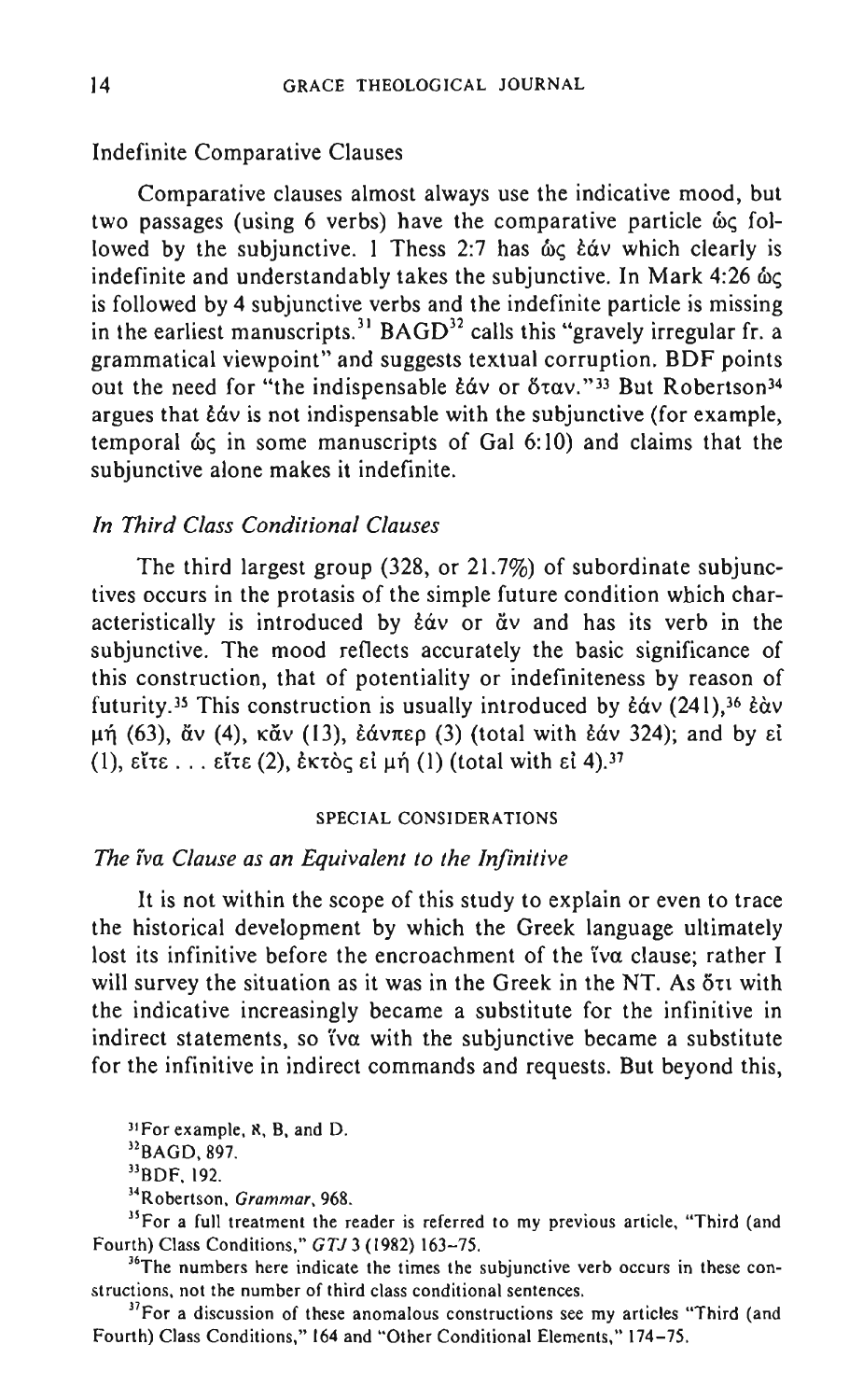the Iva clause became an alternative expression for almost every function of the infinitive. It seems important at this point to demonstrate this, and to let it impact the interpretive process.

A comparison of the functions of the infinitive with those of the  $\alpha$  clause shows their remarkable parallels. Even in older Greek both were used to express purpose, but in the NT the infinitive increases in frequency, particularly with verbs of motion. In contrast with this tendency, the use of the infinitive in its noun-functions shows a sharp decrease in favor of the ott or iva clause. Every use of the infinitive demonstrates this. In this section I will examine the relationship between the Iva clause and the infinitive.

The  $\alpha$  clause is used as the subject of impersonal, predicative, and passive verbs, as is the infinitive.<sup>38</sup> It is used as the object of many verbs which often use the complementary infinitive, as, e.g., verbs of wishing ( $\theta \in \lambda \omega$ ), verbs of striving and doing ( $\delta i \delta \omega \mu$ ,  $\epsilon \tau o$ iμάζω, πείθω, ποιέω, συμβουλεύω, τίθημι, ζηλόω, ζητέω), verbs of permitting or granting ( $d\phi(\eta\mu)$ ,  $\delta(\delta\omega\mu)$ ), as well as other verbs of like kind which do not use the infinitive in the NT. The  $\alpha$  clause also forms the object of verbs of mental action and communication which take the infinitive of indirect discourse, such as verbs of beseeching  $(a$ <sub>1</sub> τέομαι, δέομαι, ερωτάω, παρακαλέω, προσεύγομαι), and verbs of commanding (άπαγγέλλω, διαμαρτύρομαι, είπον ['to order, command'], έντέλλω, γράφω, κηρύσσω, λέγω ['tell to'], παιδεύω, παραγγέλλω, and συντίθημι). Note that the Iva clause is used in indirect discourse only with verbs of beseeching and commanding, where the direct discourse would have been in the imperative. For indirectly quoted statements  $\ddot{\sigma}t_1$  + indicative can be used in place of the infinitive. A clause introduced by Iva, Iva  $\mu$ n, or  $\mu$ n with a subjunctive verb is also used as object after verbs of fearing and apprehension  $($  $\phi$  $\sigma$  $\beta$  $\epsilon$  $\sigma$  $\alpha$  $\alpha$ ,  $\pi$  $\rho$  $\sigma$  $\epsilon$  $\gamma$  $\omega$ ) where occasionally the object infinitive occurs.

The substantival  $\alpha$  clause also substitutes for an epexegetic infinitive, one which limits or qualifies or stands in apposition to another substantive. Again it is found frequently with the same words as the infinitive, such as nouns (βουλή, χρεία, χρόνος, έντολή, εύκαιρία, έξουσία, θέλημα, ώρα), adjectives (άξιος, δίκαιος, ίκανός), and in apposition to the demonstrative pronoun  $o\bar{b}$  toc.

Even the so-called "imperatival infinitive" has its counterpart with the "imperatival tva clause,"<sup>39</sup> although both are probably misnamed and should rather be considered elliptical, with some governing verb to be supplied from the context.

 $38$  Examples of these and the following will be found above in the various classifica**tions.** 

**<sup>39</sup>Cf. Turner,** *Syntax,* **94-95. For my discussion of the imperativai infinitive see**  "The Classification of Infinitives: A Statistical Study," GTJ 6 (1985) 14-15.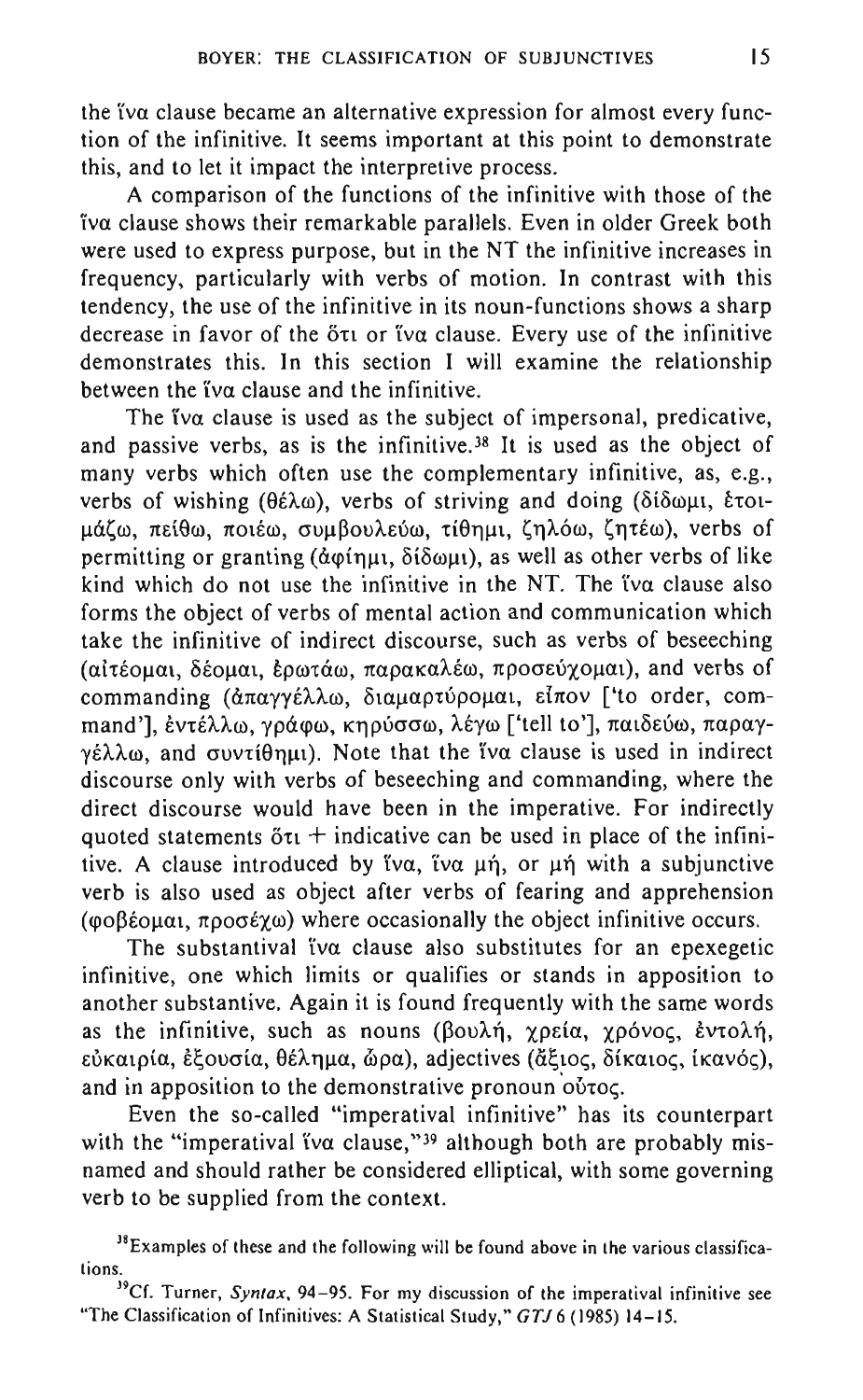That leaves only one infinitive usage without a parallel tva construction, the articular infinitive after prepositions to express various adverbial relationships. Indeed this is one of the two uses of the infinitive which in NT Greek shows an increase, the other being the purpose infinitive.

This very close correspondence between the infinitive and the  $\tilde{v}$  va clause must certainly be taken into consideration in the exegetical process. For example, 1 John 1:9 (πιστός έστιν και δίκαιος ΐνα άφῆ  $\hat{\eta}$ ulv / 'He is faithful and righteous to forgive') should be understood so that the tva clause is epexegetic to the two adjectives. It is not a purpose clause-forgiveness is not the purpose for which God is faithful and just. To see it as result would be clearer ("so that He will ... "), but the epexegetic infinitive provides the clearest sense.

# *The Ambivalence of the Future Indicative with the Aorist Subjunctive*

# A Definition of the Phenomenon

In places where an aorist subjunctive verb might be expected, occasionally a future indicative is found. This does not happen in the reverse, however; never does an aorist subjunctive occur where a future indicative might be expected.<sup>40</sup> The future functions normally as an indicative, but it also functions in certain situations where the subjunctive (the potential future) might be expected.

### Historical Background

Grammarians have attempted to explain this ambivalence by resorting to a study of the historical development of the language.<sup>41</sup> Several factors have been suggested. (1) Historically the future indicative may have originated from the aorist sUbjunctive. (The aorist subjunctive functioned as a simple future in Homer, for example.) (2) There was always some duplication and confusion in form between the two, either in actual identity of spelling (e.g.,  $\lambda\acute{o}$  ow, for both fut. ind. and aor. subj.) or in similarity or identity of sound between the long and short thematic vowel (e.g., λύσει and λύσηι [later written  $\lambda$ ύση], or  $\lambda$ ύσομεν and  $\lambda$ ύσωμεν). (3) This confusion is often demonstrated in variations between manuscripts of the same text. (4) The

<sup>40</sup> For example, there are 4 places where  $\varepsilon$  is followed by a subjunctive verb; in **none** of these **can it be explained as a substitute for a future indicative (d in I Cor 14:5**  and Rev 11:5; είτε in 1 Thess 5:10). See my discussion of these in "Other Conditional Elements." GTJ 4 (1983) 175. In each instance the element of future contingency is **present and the subjunctive is the expected mood. It is the conditional particle that needs explanation.** 

41BDF, 183, 186-88; Robertson, *Grammar,* 924-28, 984.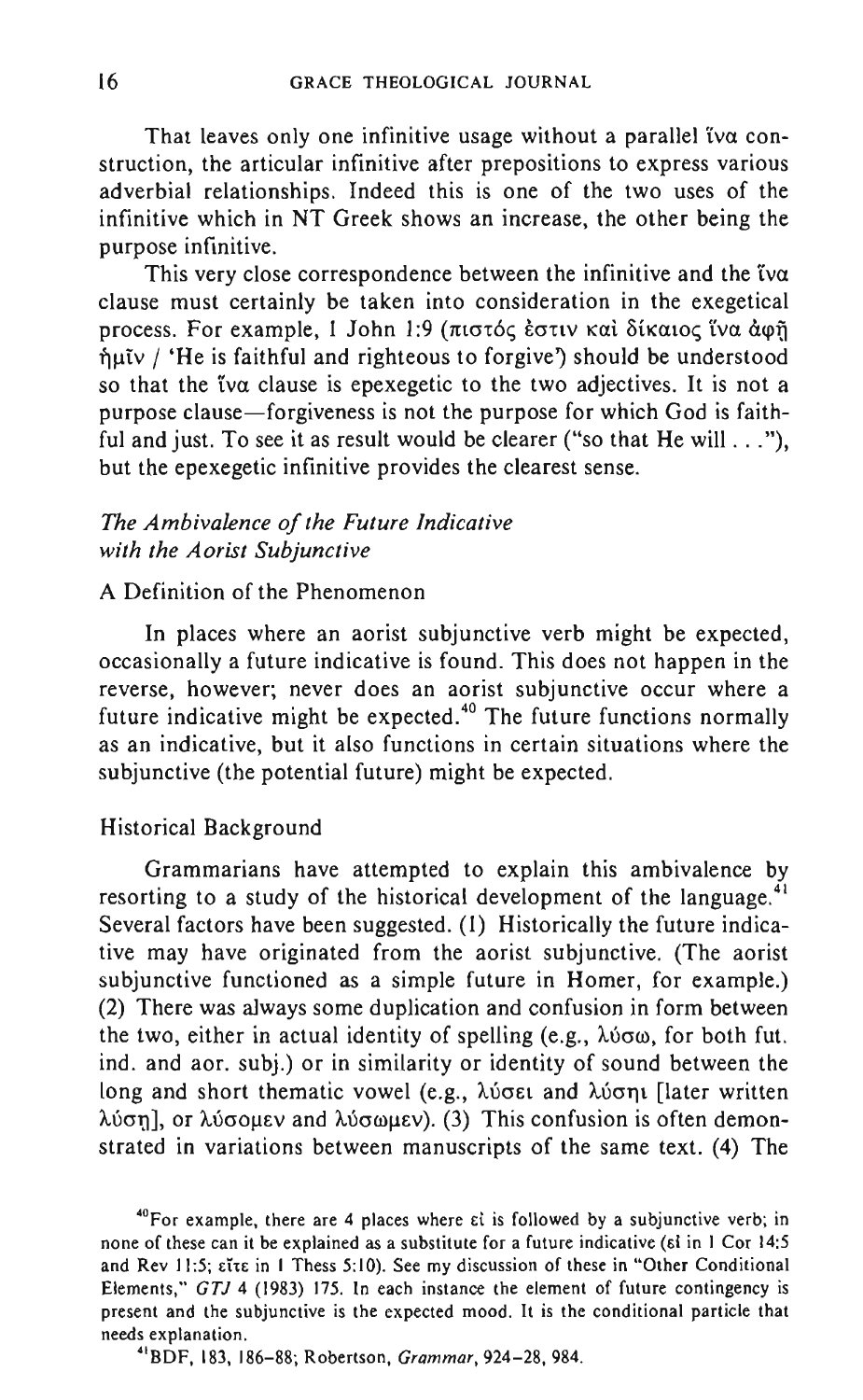basic significance of the subjunctive is always futuristic; its connotation of doubtful assertion or potentiality is by reason of futurity-it is uncertain because it has not happened. Even when the subjunctive was used to describe an event which was only a possibility to the speaker at that time, the verb would often be changed to the indicative after the fact.

## Survey of the Occurrences

Since a list of subjunctives such as has been the basis of this study is compiled from form rather than function the instances where a future so functions are not included. And a list of future indicatives would have to be subjected to the same type of study as I have attempted here on subjunctives in order to discover which categories of usage are parallel. I have not yet done this, so I have attempted to find these ambivalent future indicatives from the other end-by searching the constructions which normally take the subjunctive in order to find instances where the future is found instead. It would be too much to expect that I have found them all.

This ambivalence occurs in most of the classified functions of the subjunctive. Among the main-clause uses it may be found in deliberative questions<sup>42</sup> but it clearly is present in the emphatic negation category as well:  $\omega \psi + f$ uture indicative.<sup>43</sup>

This ambivalence between aorist subjunctives and future indicatives occurs most frequently in places where the SUbjunctive would be expected in subordinate clauses. It is rare in conditional<sup>44</sup> and relative clauses,45 as well as temporal indefinite relative clauses. It normally uses the subjunctive verb but twice the future indicative is found.<sup>46</sup> It

42A few possible examples found were Luke 22:49; John 3:12; Rom 3:5; 4:4; 9:14; even a present indicative is found in John 11:47. But not all future questions are deliberative; those so described usually show an element of anxiety or perplexity. The examples just cited may be matter of fact examples of a simple future question.

"Matt 15:6; 16:22; 26:35; Mark 13:31; 14:31; Luke 21:33; John 4:14; 6:35; 10:5; Gal 4:30; Heb 10:17; Rev 9:6; 18:14.

**44Luke 19:40; Acts 8:31. There are also examples of other tenses in the indicative**  after  $\frac{1}{2}$  bresent (1 Thess 3:8) and perfect (1 John 5:15). Cf. my article "Other Conditional Elements," *GTJ* 4 (1983) 175.

**451n relative clauses the indicative is normal, and only in the category called 'Indefinite Relative' would the subjunctive be expected. But the term 'indefinite' may be a bit confusing. For example, it is not merely that the relative has an indefinite**  antecedent (in Matt 7:24)-the pronoun is the indefinite relative  $\delta \sigma \tau$  but the mood is **indicative, as it is also in 10:32 where the future indicative occurs naturally in an**  exactly parallel passage. (But cf. Matt 7:12 where the indefinite particle *Edv* appears **along with a verb in the subjunctive.) This construction looks at the action itself as indefinite or uncertain by reason of futurity.** 

 $46$  Luke 13:28; Rev 4:9. The imperfect is also used (Mark 3:11), as well as the present (Mark 11:25) and the aorist (Mark 11:18).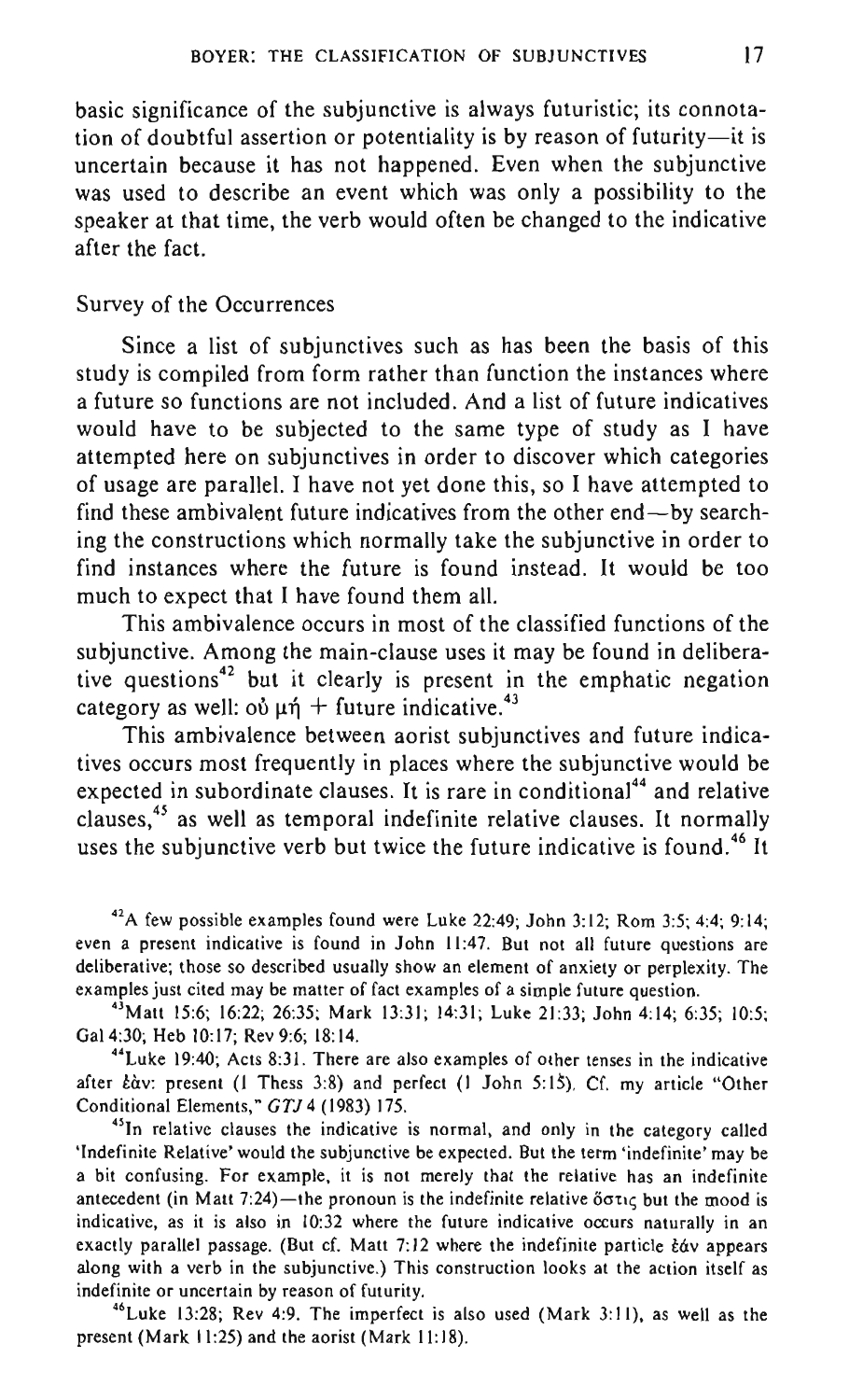is primarily in the clauses introduced by  $\alpha$ ,  $\mu$ , and  $\delta \pi \omega c$  where the future indicative more frequently takes the place of the aorist subjunctive.47 It occurs in both the final and nominal clauses introduced by these words.

#### Is there a Distinction in Meaning?

All that has been said thus far would not lead one to expect any difference in meaning between the future indicative and aorist subjunctive in these clauses—the difference would seem to be formal, not semantic. But some have insisted upon a distinction in meaning. One of my students in a Greek exegesis class called to my attention the view that in 1 Pet 3:1 the future indicative means that the purpose was guaranteed fulfillment, since the indicative is the mood of actuality. The believing wife who lives a godly life before her unbelieving husband is assured that she will win her husband. Is this claim valid? How can it be checked?

Since the claim is based on a grammatical principle, it can be checked. When the grammars are checked for theoretical statements about the indicative mood, there are claims that it is the mood of certainty, of actual statement, etc.; but there is no claim which applies that principle to this situation. Instead there are explanations such as those reviewed above, but there is no suggestion of a difference in meaning.

A study of all the contexts where the idiom occurs is more decisive, and such a study demonstrates that there are some contexts where the purpose was actually accomplished, although there is no indication that it was guaranteed. **In** most instances, predictably, there

" After Iva: Mark 15:20; Luke 14:10; 20:10; John 7:3; Acts 21:24 (2); Rev 3:9 (2); 6:4, II; 9:4.5; 13:12; 14:13; after Lva *1''':* Gal 2:4; I Pet 3:1; Rev 8:3; 9:20; 22:14; after μή: Luke 11:35; Col 2:8; and after όπως; Matt 7:8; Mark 14:2; Heb 3:12.

**In addition there are a number of places where the clause contains one or more**  subjunctives normally, with a  $k\alpha i$  and a future indicative following: Matt 5:25; 13:16; Rom 3:4 (after δπως); Eph 6:3; Rev 2:10. This is capable of two explanations; either it **is another ambivalent use of the future and the verb is simply another dependent on the conjunction, or it is a new beginning, an additional comment in which the future indicative stands independently. The latter seems to fit the sense better in most cases.** 

**There are also a number of places where these clauses use indicative verbs**  other than the future: aorist (Luke 24:20, after δπως; Gal 4:17; 1 Thess 3:5); perfect (Gal 4:11); present (I Cor 4:6; Gal 4:17). These are outside our present consideration, **but it may be noted that of those using the aorist and perfect 3 are in contexts**  expressing apprehension where even older Greek used  $\mu$ n with indicative (cf. BDF, **188) and the other communicates the proper sense although the structure may seem to be irregular. The two showing present indicatives do appear to be standing where**  subjunctives would be expected. At least they illustrate that in Hellenistic Greek the **correspondence between the conjunction and the mood are somewhat relaxed.**